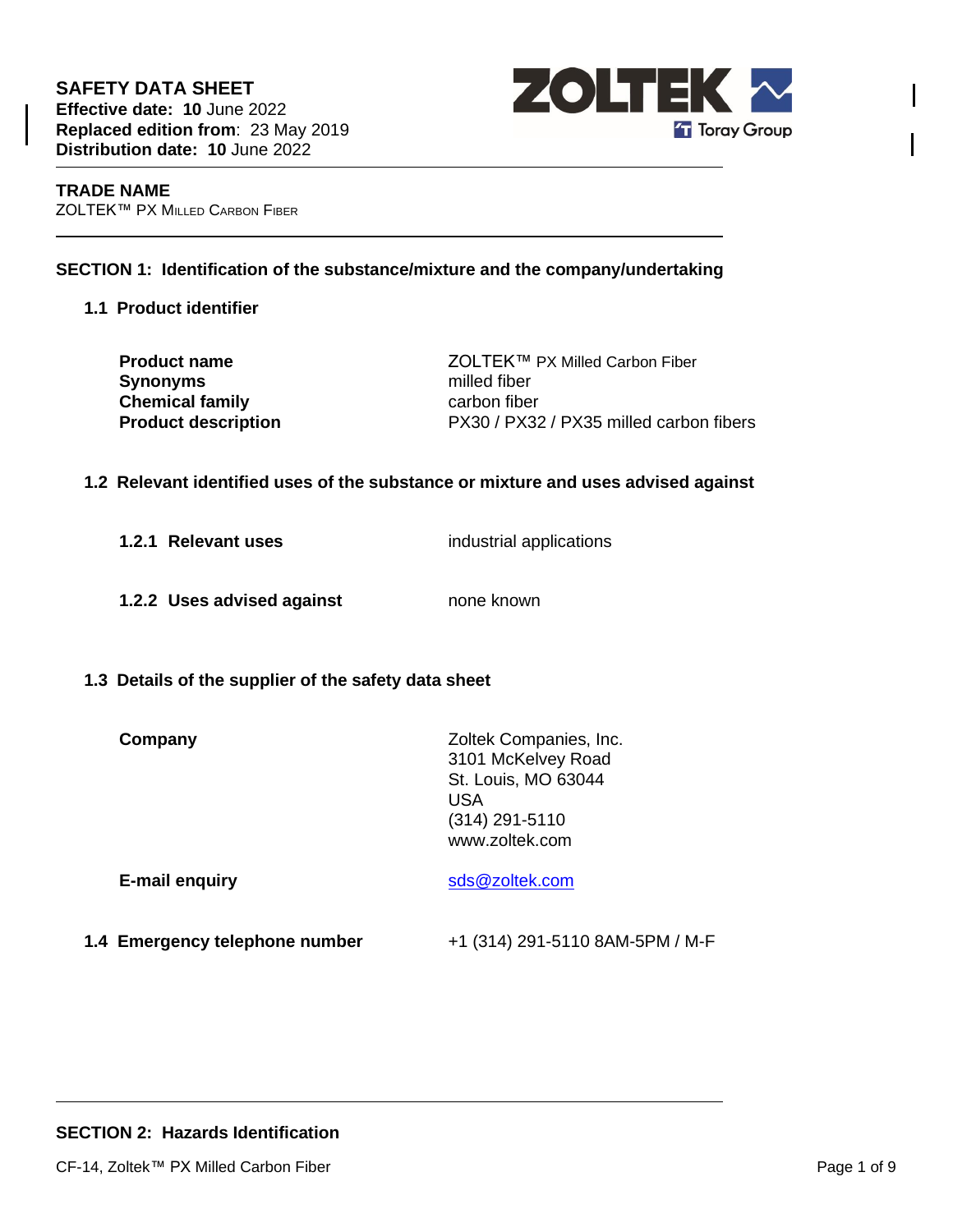# **2.1 Classification of the substance or mixture**

**Product definition** article

**2.1.1 Classification according to Regulation (EC) No 1272/2008 [CLP/GHS]**

|                                                                       |                                                           | not classified as hazardous                                                                                                                                             |
|-----------------------------------------------------------------------|-----------------------------------------------------------|-------------------------------------------------------------------------------------------------------------------------------------------------------------------------|
| 2.1.2 Classification according to Regulation 67/548/EEC or 1999/45/EC |                                                           |                                                                                                                                                                         |
|                                                                       | <b>Hazard symbols</b><br><b>R-phrases</b>                 | none<br>none                                                                                                                                                            |
|                                                                       |                                                           | The product does not require a hazard warning label, in<br>accordance with OSHA HazCom and EC-directives                                                                |
| 2.2 Label elements                                                    |                                                           |                                                                                                                                                                         |
|                                                                       | Labeling according to Regulation 67/548/EEC or 1994/45/EC |                                                                                                                                                                         |
| <b>R-phrases</b><br>S-phrases                                         | <b>Hazard symbols</b><br><b>Special labeling</b>          | none<br>none<br>none<br>not applicable                                                                                                                                  |
| 2.3 Other hazards                                                     |                                                           |                                                                                                                                                                         |
|                                                                       | <b>Physio-chemical hazards</b>                            | see SECTION 10<br>In the supplied form the product itself is not explosive at all;<br>however, the build-up of fines and dust can lead to a risk of<br>dust explosions. |
|                                                                       | Human health dangers                                      | see SECTION 11 and below                                                                                                                                                |
|                                                                       | <b>Eye</b>                                                | Dust may cause temporary irritation.                                                                                                                                    |
|                                                                       | <b>Skin</b>                                               | Dust may cause mild irritation. In some cases, the dust<br>may cause allergic skin reactions.                                                                           |
|                                                                       | <b>Inhalation</b>                                         | Dust may cause mild irritation.                                                                                                                                         |
|                                                                       | <b>Environmental hazards</b>                              | see SECTION 12                                                                                                                                                          |
| <b>Other hazards</b>                                                  |                                                           | This product and its dusts are electrically conductive                                                                                                                  |
|                                                                       |                                                           |                                                                                                                                                                         |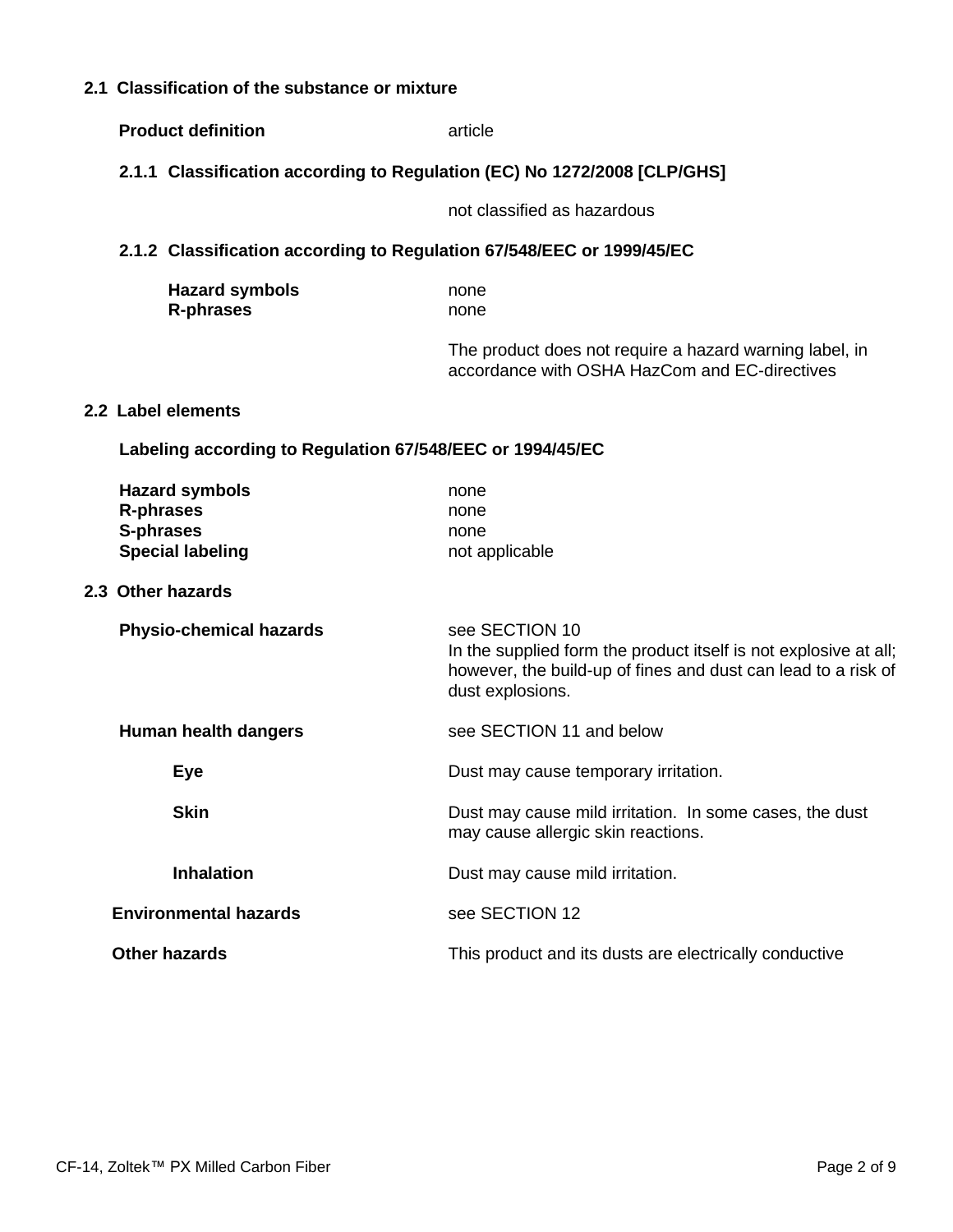# **SECTION 3: Composition/information on ingredients**

| 3.1 Product-type                                         | article           |                   |            |
|----------------------------------------------------------|-------------------|-------------------|------------|
| <b>Component</b>                                         | <b>CAS.#</b>      | EC#               | %          |
| Carbon fiber (carbon) /<br>polyacrylonitrile (PAN)-based | 7440-44-0         | 231-153-3         | $91 - 100$ |
| (Nitrogen)*                                              | $(7727-37-9)$     | $(231 - 783 - 9)$ | $(0-7%)$   |
| $(Oxygen)^*$                                             | $(7782 - 44 - 7)$ | $(231 - 956 - 9)$ | $(0-2\%)$  |
| *as part of carbon fiber                                 |                   |                   |            |

# **SECTION 4: First aid measures**

## **4.1 Description of first aid measures**

| <b>General information</b> | not applicable                                                                                                                                        |
|----------------------------|-------------------------------------------------------------------------------------------------------------------------------------------------------|
| <b>Inhalation</b>          | Remove from the area of the dust to fresh air. Seek<br>medical attention if you feel unwell.                                                          |
| <b>Skin contact</b>        | Remove by taping skin with adhesive surface material,<br>such as Scotch® clear cellophane tape<br>Wash affected areas thoroughly with soap and water. |
| Eye contact                | Flush eyes with water for 15 minutes.                                                                                                                 |
| Ingestion                  | In the event of deliberate ingestion, do not induce vomiting<br>unless directed to do so by consulting with a doctor.                                 |

# **4.2 Most important symptoms and effects, both acute and displayed**

no data available

# **4.3 Indication of any immediate medical attention and special treatment**

no data available

### **SECTION 5: Firefighting measures**

**5.1 Extinguishing media**

| Suitable extinguishing media   | normal firefighting media and procedures |
|--------------------------------|------------------------------------------|
| Unsuitable extinguishing media | dependent on processing plant conditions |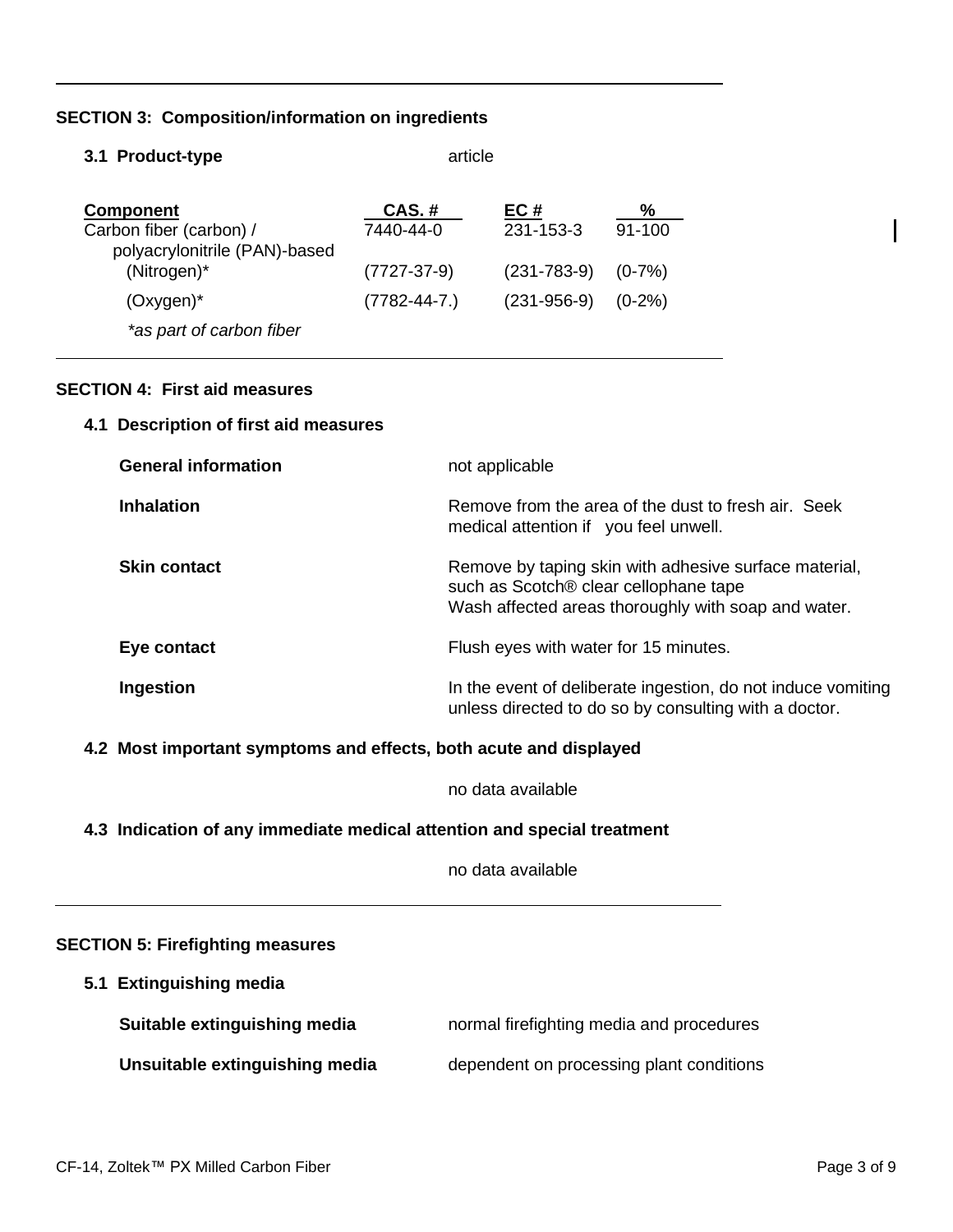### **5.2 Special hazards arising from the substance or media**

airborne fibers are electrically conductive  $CO<sub>2</sub>$ , CO and a minute amount of N<sub>2</sub>, HCN and H<sub>2</sub>O vapors may be formed during combustion

| 5.3 Advice for firefighters | self-contained breathing apparatus (SCBA) |  |
|-----------------------------|-------------------------------------------|--|
|-----------------------------|-------------------------------------------|--|

### **SECTION 6: Accidental release measures**

- **6.1 Personal precautions, protective equipment and emergency procedures**
	- **6.1.1 For non-emergency personnel** not applicable
	- **6.1.2 For emergency responders** not applicable
- **6.2 Environmental precautions** not applicable

### **6.3 Methods and material for containment and cleaning up**

| 6.3.1 For containment | In case of spill, collect the spilled materials. If the material<br>is not contaminated, put it into a clean container and it can<br>be reused. Otherwise, dispose of it properly.                        |
|-----------------------|-----------------------------------------------------------------------------------------------------------------------------------------------------------------------------------------------------------|
| 6.3.2 For cleaning up | Because the dust is electrically conductive and may<br>become airborne, clean up with a vacuum. If an electrical<br>appliance is used, take the steps necessary to avoid the<br>risk of electrical shock. |

#### **6.4 Preventative measures against second disasters**

Remove possible sources of ignition in the surrounding area

#### **SECTION 7: Handling and storage**

**7.1 Precautions for safe handling** No special measures necessary if used properly.

#### **7.2 Conditions for safe storage, including any incompatibilities**

Airborne particles and filaments should be controlled so as to minimize skin irritation and electrical shorts in switch gears, etc. due to conductivity of fiber.

Do not store together with oxidizing agents

**7.3 Specific end use(s)** see section 1.2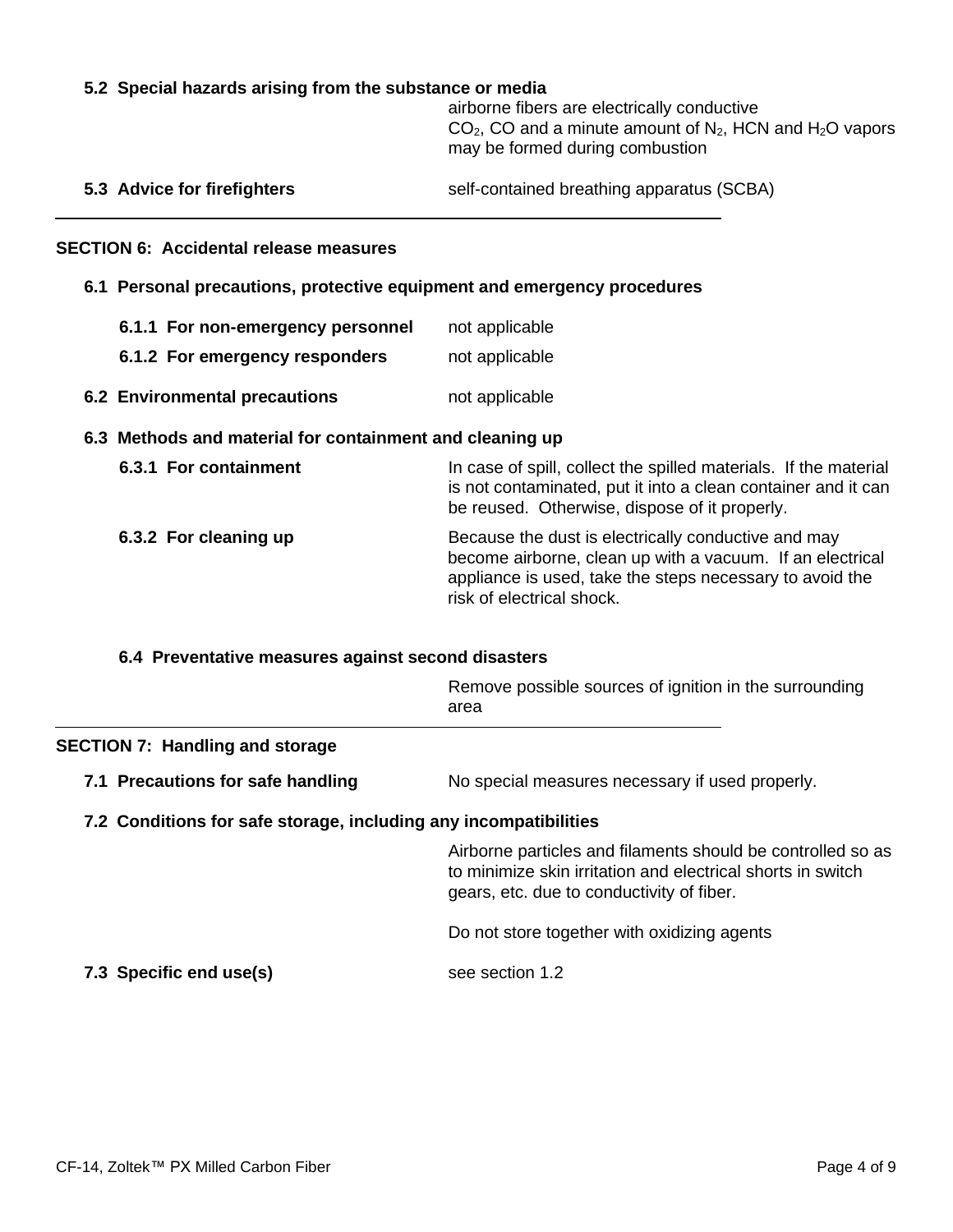## **SECTION 8: Exposure controls/personal protection 8.1 Control parameters**

| <b>Occupational exposure limits</b> | OSHA and ACGIH (USA) have not established air<br>contamination for carbon fibers. Under certain conditions<br>this substance may be a nuisance dust. OSHA has an<br>established standard for particulates not otherwise<br>regulated (nuisance dust) set at 5 mg/m <sup>3</sup> (respirable<br>fraction) and 15 mg/m <sup>3</sup> (total dust). ACGIH has established<br>an exposure value of $3 \text{ mg/m}^3$ (respirable fraction) and 10<br>$mg/m3$ (total). |
|-------------------------------------|-------------------------------------------------------------------------------------------------------------------------------------------------------------------------------------------------------------------------------------------------------------------------------------------------------------------------------------------------------------------------------------------------------------------------------------------------------------------|
|                                     | Japan Society of Occupational Health sets 0.5mg/m3 limit<br>$\mathbf{r}$ , the state of the state of the state of the state of the state of the state of the state of the state of the state of the state of the state of the state of the state of the state of the state of the state of th                                                                                                                                                                     |

for inhalation dust and 2.0mg/m3 as the total dust that are classified as "Class 1 dust" by the Japanese regulation (2011)

NHFPC (PRC) has an established standard for carbon fiber's particulates not otherwise regulated set at  $6$ mg/m<sup>3</sup> ESTL (total dust) and 3mg/m<sup>3</sup> TWA (total dust),

Belgium has established an Occupational Exposure Limit for carbon fiber as 2 fiber/cm<sup>3</sup> TWA.

# **8.2 Exposure controls**

**8.2.1 Appropriate engineering controls** local exhaust for airborne fiber removal.

### **8.2.2 Personal protection equipment**

|  | 8.2.2.1 Eye and face protection                         | safety glasses                                                                      |
|--|---------------------------------------------------------|-------------------------------------------------------------------------------------|
|  | 8.2.2.2 Skin protection                                 |                                                                                     |
|  | <b>Hand protection</b>                                  | protective gloves                                                                   |
|  | Other skin protection                                   | Recommend disposable protective garments to eliminate<br>possible skin irritation.  |
|  | 8.2.2.3 Respiratory protection                          | Personal dust respirators applicable if high degree of fiber<br>fly is experienced. |
|  | 8.2.2.4 Thermal hazards                                 | not applicable                                                                      |
|  | 8.2.3 Environmental exposure controls see SECTION 6 & 7 |                                                                                     |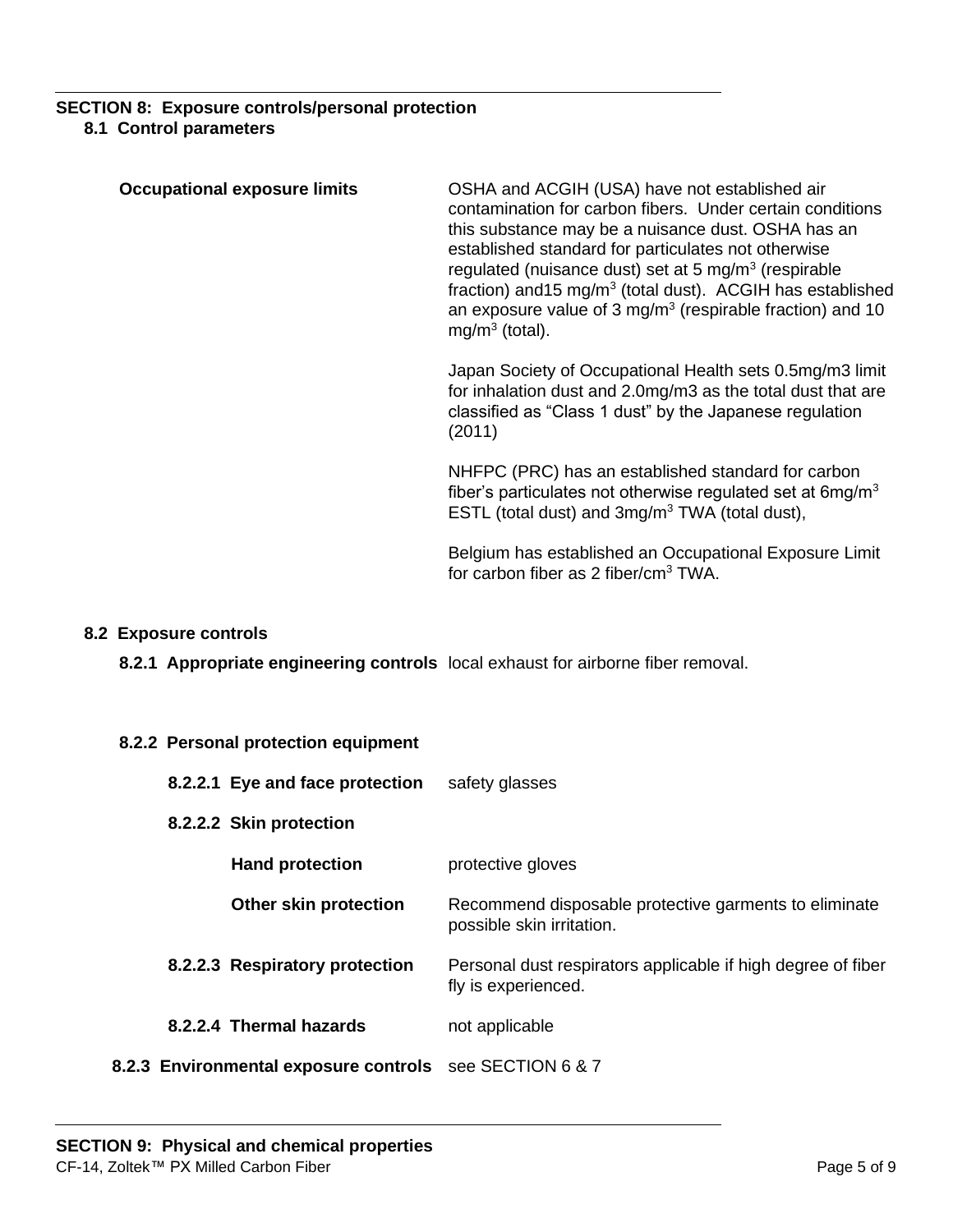# **9.1 Information on basic physical and chemical properties**

| 9.2 Other information                                                  | no other information available                                   |
|------------------------------------------------------------------------|------------------------------------------------------------------|
| <b>Oxidizing properties</b>                                            | not applicable                                                   |
|                                                                        | *OSHA CPL 03-00-008 - Combustible Dust National Emphasis Program |
|                                                                        | Class St $1^*/$ <50 $K_{st}$ (bar $\cdot$ m/s)                   |
| <b>Explosive properties:</b>                                           | potential for weak explosion with milled fiber or dusts          |
| <b>Viscosity</b>                                                       | not applicable                                                   |
| Decomposition temperature (in Air)                                     | $>650^{\circ}$ C                                                 |
| Auto ignition temperature                                              | not applicable                                                   |
| n-octanol/water                                                        | not applicable                                                   |
| <b>Partition coefficient</b>                                           |                                                                  |
| water                                                                  | negligible (dispersible)                                         |
| Solubility(ies)                                                        |                                                                  |
| Specific gravity (relative density)                                    | 1.81 (H <sub>2</sub> O @ 4°C = 1.00)                             |
| Vapor density                                                          | not applicable                                                   |
| Vapor pressure                                                         | not applicable                                                   |
| explosive limits                                                       | not applicable                                                   |
| <b>Flammability (solid, gas)</b><br><b>Upper/lower flammability or</b> | not applicable                                                   |
| <b>Evaporation rate</b>                                                | not applicable                                                   |
| <b>Flashpoint</b>                                                      | not applicable                                                   |
| Initial boiling point and boiling range                                | not applicable                                                   |
| <b>Melting point / freezing point</b>                                  | $\sim 3,500^{\circ}$ C                                           |
| pH                                                                     | not applicable                                                   |
| Odor                                                                   | odorless                                                         |
| Appearance                                                             | black fiber                                                      |

| 10.1 Reactivity                         | see SECTION 10.3                                                                                                                                                                                               |
|-----------------------------------------|----------------------------------------------------------------------------------------------------------------------------------------------------------------------------------------------------------------|
| <b>10.2 Chemical stability</b>          | stable under normal ambient and anticipated storage and<br>handling conditions of temperature and pressure                                                                                                     |
| 10.3 Possibility of hazardous reactions | can react with strong oxidizing agents                                                                                                                                                                         |
| 10.4 Conditions to avoid                | see SECTION 7                                                                                                                                                                                                  |
| 10.5 Incompatible materials             | see SECTION 10.3                                                                                                                                                                                               |
| 10.6 Hazardous decomposition products   | Products of combustion and decomposition will depend on<br>other materials present in the fire and the fire conditions.<br>Burning will produce $CO_2$ , CO, and minute amounts of $N_2$ ,<br>HCN and $H_2O$ . |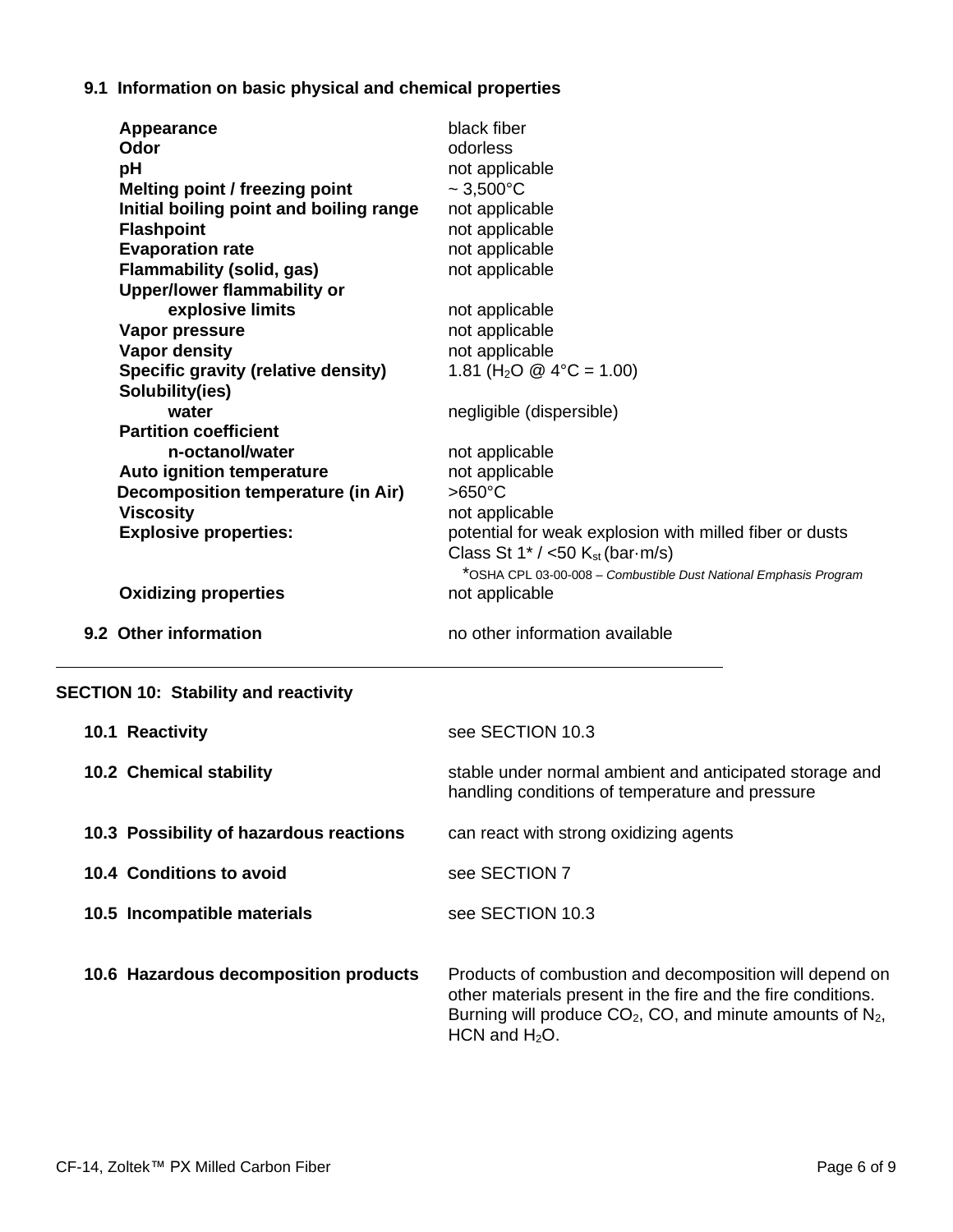### **SECTION 11: Toxicological information**

### **11.1 Information on toxicological effects**

| <b>Acute toxicity</b>             | no data available                                   |
|-----------------------------------|-----------------------------------------------------|
| <b>Skin corrosion/irritation</b>  | no data available                                   |
| Serious eye damage/irritation     | no data available                                   |
| Respiratory or skin sensitization | no data available                                   |
| <b>Germ cell mutagenicity</b>     | no data available                                   |
| Carcinogenicity                   | no data available                                   |
| <b>Reproductive toxicity</b>      | no data available                                   |
| <b>STOT-single exposure</b>       | no data available                                   |
| <b>STOT-repeated exposure</b>     | no data available                                   |
| <b>Aspiration hazard</b>          | not an inhalation hazard                            |
|                                   | filament diameter $>3\mu$ m / non-respirable (IARC) |

### **SECTION 12: Ecological information**

| 12.1 Toxicity                                             | not data available            |
|-----------------------------------------------------------|-------------------------------|
| 12.2 Persistence and degradability                        | no data available             |
| 12.3 Bioaccumulative potential                            | no data available.            |
| 12.4 Mobility in soil                                     | no data available             |
| 12.5 Results of PBT and nPvB assessment no data available |                               |
| 12.6 Other adverse effects                                | ecological data not available |

## **SECTION 13: Disposal considerations**

## **13.1 Waste treatment methods**

Waste materials must be disposed of in accordance with the Directive on waste 2008/98/EC and any other applicable national or local regulations.

### **SECTION 14: Transport information**

| see SECTION 14.2 |
|------------------|
|                  |

# 14.2 UN proper shipping name not Dangerous Goods

ADR/RID (land) ADN (inland navigation) IMDG (marine) IATA/ICAO (air)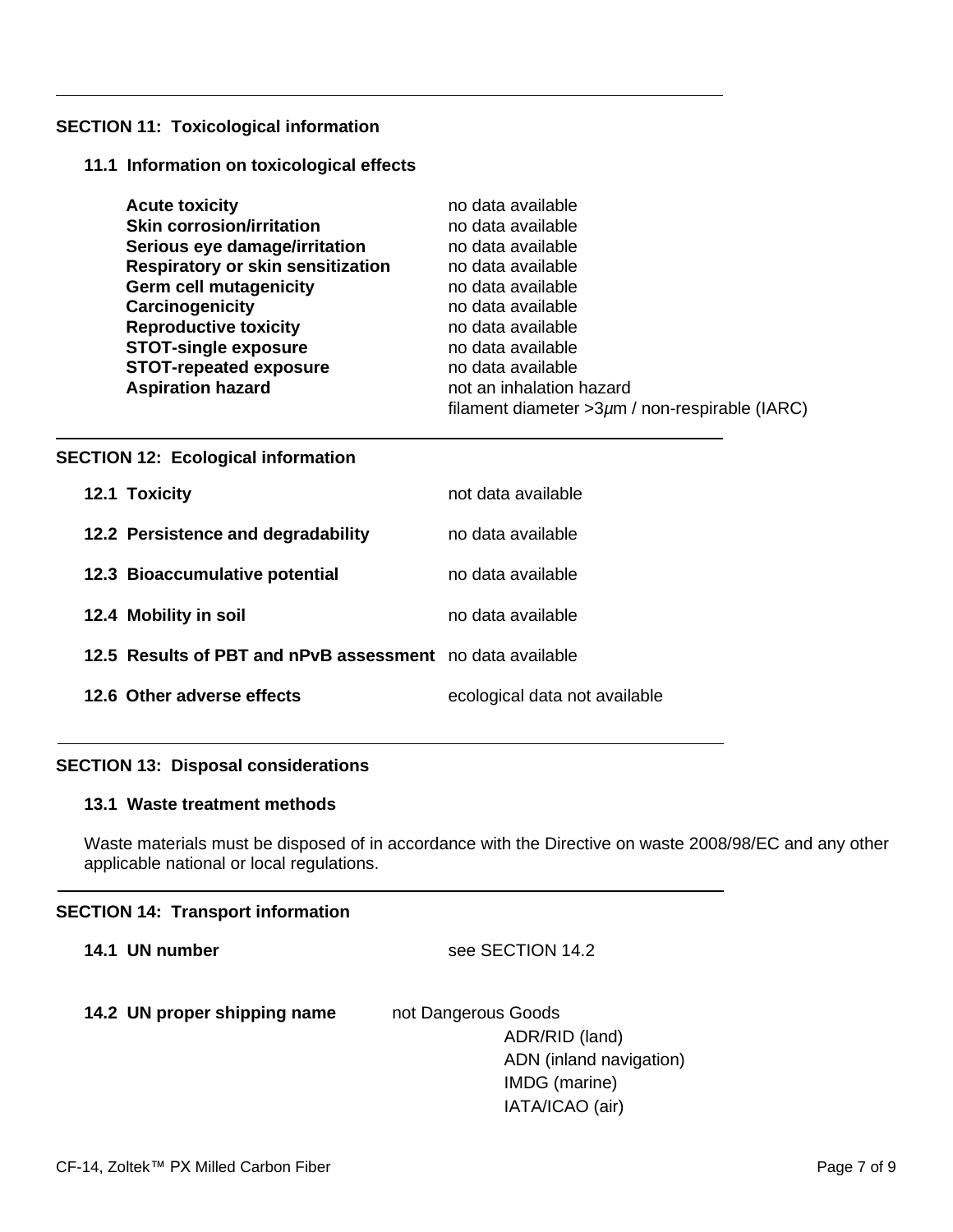| 14.3 Transport hazard class(es)                                              | see SECTION 14.2                                                                                                                                                                                                                    |  |  |
|------------------------------------------------------------------------------|-------------------------------------------------------------------------------------------------------------------------------------------------------------------------------------------------------------------------------------|--|--|
| 14.4 Packing group                                                           | see SECTION 14.2                                                                                                                                                                                                                    |  |  |
| <b>14.5 Environmental hazards</b>                                            | see SECTION 14.2                                                                                                                                                                                                                    |  |  |
| 14.6 Special precautions to user                                             | see SECTION 6 to 8                                                                                                                                                                                                                  |  |  |
| 14.7 Transport in bulk according to Annex II of MARPOL73/78 and the IBC code |                                                                                                                                                                                                                                     |  |  |
|                                                                              | not applicable                                                                                                                                                                                                                      |  |  |
| <b>SECTION 15: Regulatory information</b>                                    |                                                                                                                                                                                                                                     |  |  |
|                                                                              | 15.1 Safety, health and environmental regulations/legislation specific for the substance or mixture                                                                                                                                 |  |  |
| <b>TSCA Status</b><br><b>IECSC Status</b>                                    | Exempt - satisfies 'article' definition under 40 CFR 704.3<br>Listed - all components listed on China IECSC                                                                                                                         |  |  |
| 15.2 Chemical safety assessment                                              | has not been carried out                                                                                                                                                                                                            |  |  |
| <b>SECTION 16: Other information</b>                                         |                                                                                                                                                                                                                                     |  |  |
| <b>Revision date:</b>                                                        | 10 June 2022, CN: 2138                                                                                                                                                                                                              |  |  |
| <b>Previous revision:</b>                                                    | 23 May 2022, CN: 1826                                                                                                                                                                                                               |  |  |
| <b>Abbreviations and acronyms</b>                                            | ADN = Accord européen relative au transport international<br>des marchandises dangereuses par voie de navigation<br>intérieure<br>ADR = Accord europé relative au transport international<br>des marchandises Dangereuses par Route |  |  |
|                                                                              | <b>CAS</b> = Chemical Abstracts Service                                                                                                                                                                                             |  |  |
|                                                                              | CLP = Classification, Labelling and Packaging                                                                                                                                                                                       |  |  |
|                                                                              | EEC = European Economic Community                                                                                                                                                                                                   |  |  |
|                                                                              | EINECS = European Inventory of Existing Commercial<br><b>Chemical Substances</b>                                                                                                                                                    |  |  |
|                                                                              | ELINCS = European List of Notified Chemical Substances                                                                                                                                                                              |  |  |
|                                                                              | IBC-Code = International Coder for the Construction and<br>Equipment of Ships carrying Dangerous Chemicals in Bulk                                                                                                                  |  |  |
|                                                                              | <b>IMDG</b> = International Maritime Code for Dangerous Goods                                                                                                                                                                       |  |  |